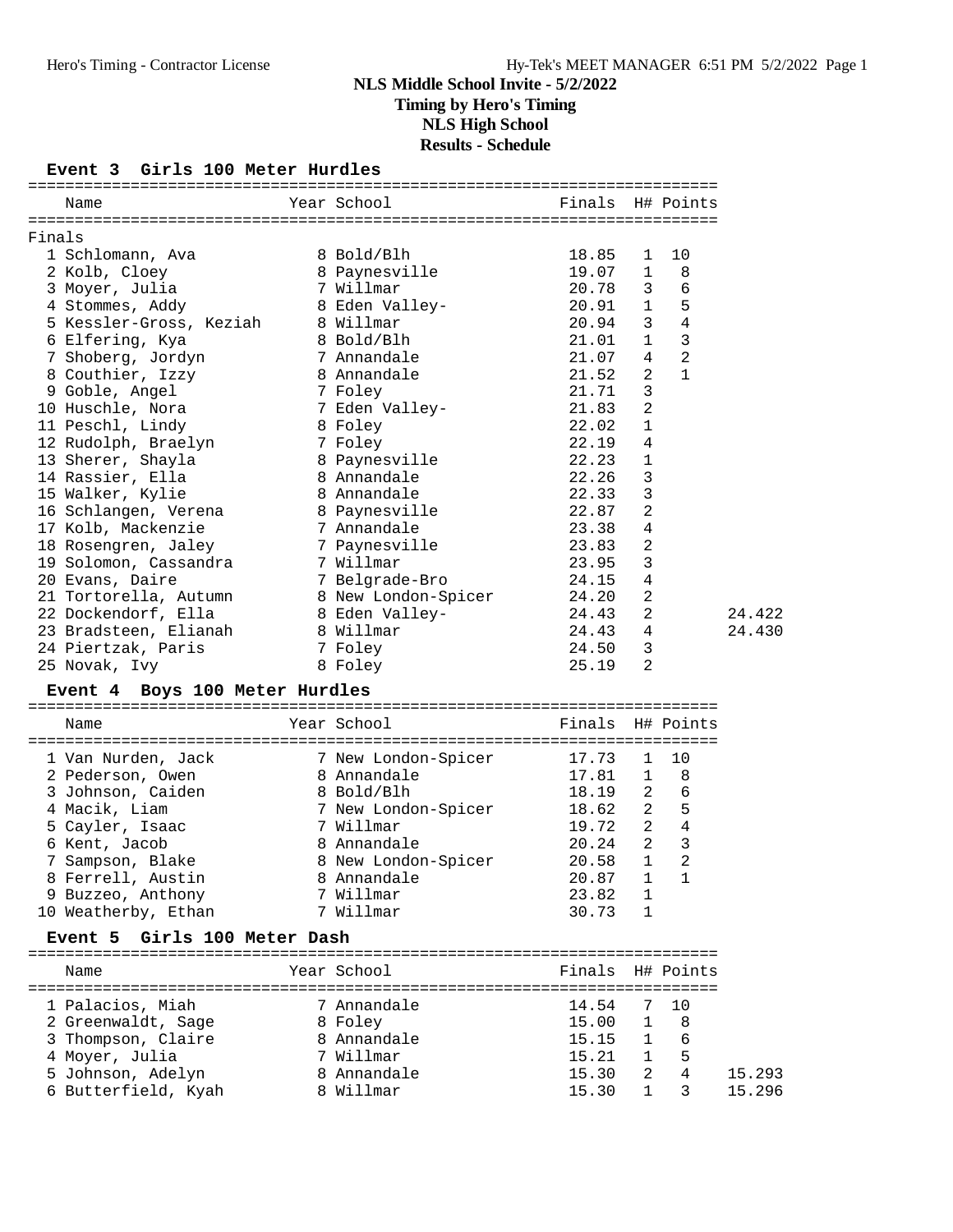## **NLS Middle School Invite - 5/2/2022 Timing by Hero's Timing**

**NLS High School**

**Results - Schedule**

## **....Event 5 Girls 100 Meter Dash**

| 7 Rebasse, Lillian     | 7 Eden Valley-      | 15.42 | 4              | 2            |        |
|------------------------|---------------------|-------|----------------|--------------|--------|
| 8 Lampi, Claire        | 8 Annandale         | 15.50 | 6              |              |        |
| 9 Kok, Lauren          | 7 Willmar           | 15.52 | 2              | $\mathbf{1}$ |        |
| 10 Holmes, Trinity     | 7 Annandale         | 15.54 | 7              |              |        |
| 11 Vance, Payton       | 7 Annandale         | 15.58 | $\overline{7}$ |              |        |
| 12 Molacek, Maddison   | 7 Willmar           | 15.73 | 2              |              |        |
| 13 Rudolph, Braelyn    | 7 Foley             | 15.86 | 1              |              |        |
| 14 Carranza, Ava       | 8 Willmar           | 15.89 | 2              |              |        |
| 15 Honer, Claire       | 7 Eden Valley-      | 15.91 | $\mathbf{1}$   |              |        |
| 16 Bierwerth, Dani     | 7 Paynesville       | 15.99 | $\mathbf{1}$   |              |        |
| 17 Evans, Daire        | 7 Belgrade-Bro      | 16.02 | 4              |              |        |
| 18 Thein, Morgan       | 8 New London-Spicer | 16.04 | 2              |              |        |
| 19 Steffensen, Halle   | 7 New London-Spicer | 16.09 | 5              |              | 16.087 |
| 20 Schoeder, Ella      | 8 Bold/Blh          | 16.09 | 6              |              | 16.089 |
| 21 Quisberg, Emma      | 8 New London-Spicer | 16.11 | $\overline{a}$ |              |        |
| 22 Severtson, Lauren   | 7 New London-Spicer | 16.19 | 4              |              |        |
| 23 Revier, Gabi        | 7 Bold/Blh          | 16.21 | 6              |              |        |
| 24 Reiter, Emma        | 7 Paynesville       | 16.23 | $\mathbf 1$    |              |        |
| 25 Baeth, Delaney      | 7 New London-Spicer | 16.32 | 5              |              |        |
| 26 Goble, Angel        | 7 Foley             | 16.38 | $\mathbf{3}$   |              |        |
| 27 Schmitz, Lydia      | 8 Paynesville       | 16.47 | 5              |              |        |
| 28 Goff, Paisley       | 7 Annandale         | 16.62 | 7              |              |        |
| 29 Johnson, jenaa      | 8 Paynesville       | 16.76 | $\mathbf{3}$   |              |        |
| 30 Huschle, Nora       | 7 Eden Valley-      | 17.01 | $\overline{a}$ |              |        |
| 31 Schultz, Brielle    | 8 Paynesville       | 17.03 | 4              |              |        |
| 32 Ellefson, Autumn    | 7 Paynesville       | 17.24 | 5              |              |        |
| 33 Doerr, Naomi        | 8 Bold/Blh          | 17.35 | 6              |              |        |
| 34 Barten, Makenna     | 8 Paynesville       | 17.45 | $\overline{2}$ |              |        |
| 35 Polinder, Brooklyn  | 7 Eden Valley-      | 17.49 | 5              |              |        |
| 36 Thole, Harper       | 8 Bold/Blh          | 17.52 | 4              |              |        |
| 37 Malvin, Emersyn     | 7 Bold/Blh          | 17.60 | 4              |              |        |
| 38 Uphus, Emily        | 8 Belgrade-Bro      | 17.62 | 5              |              |        |
| 39 Bradsteen, Elianah  | 8 Willmar           | 17.82 | $\sqrt{4}$     |              |        |
| 40 Willenbring, Meagan | 8 Belgrade-Bro      | 17.87 | 3              |              |        |
| 41 Rutz, Paityn        | 8 Annandale         | 17.89 | 6              |              |        |
| 42 Bergstrom, Aabree   | 8 Willmar           | 17.93 | 3              |              | 17.926 |
| 43 Tucker, Justice     | 7 Paynesville       | 17.93 | 5              |              | 17.929 |
| 44 Groen, Roselinda    | 7 Willmar           | 18.03 | $\mathsf 3$    |              |        |
| 45 Simpson, Evie       | 8 New London-Spicer | 18.06 | 3              |              |        |
| 46 Dockendorf, Ella    | 8 Eden Valley-      | 18.14 | 5              |              |        |
| 47 Zins, Kylie         | 8 Belgrade-Bro      | 18.23 | $\mathbf{3}$   |              |        |
| 48 Nelson, Madi        | 7 New London-Spicer | 22.08 | 7              |              |        |

### **Event 6 Boys 100 Meter Dash**

| Name               | Year School         | Finals H# Points |               |                         |
|--------------------|---------------------|------------------|---------------|-------------------------|
| 1 Kascht, Preston  | 8 Paynesville       | 12.77            | $1 \quad 10$  |                         |
| 2 Hiltner, Kameron | 8 Belgrade-Bro      | 12.90            | $\frac{1}{2}$ | - 8                     |
| 3 Garcia, Eric     | 8 Willmar           | 13.08            | $\mathbf{1}$  | 6                       |
| 4 Schuett, Briar   | 7 Willmar           | 13.13            | $\mathbf{1}$  | $-5$                    |
| 5 Westman, Gabe    | 8 Annandale         | 13.16            | 3             | $\overline{4}$          |
| 6 Knott, Aiden     | 8 New London-Spicer | 13.29            | २             | $\overline{\mathbf{3}}$ |
| 7 Groen, Alex      | 7 Willmar           | 13 71            | $\mathcal{D}$ | ⌒                       |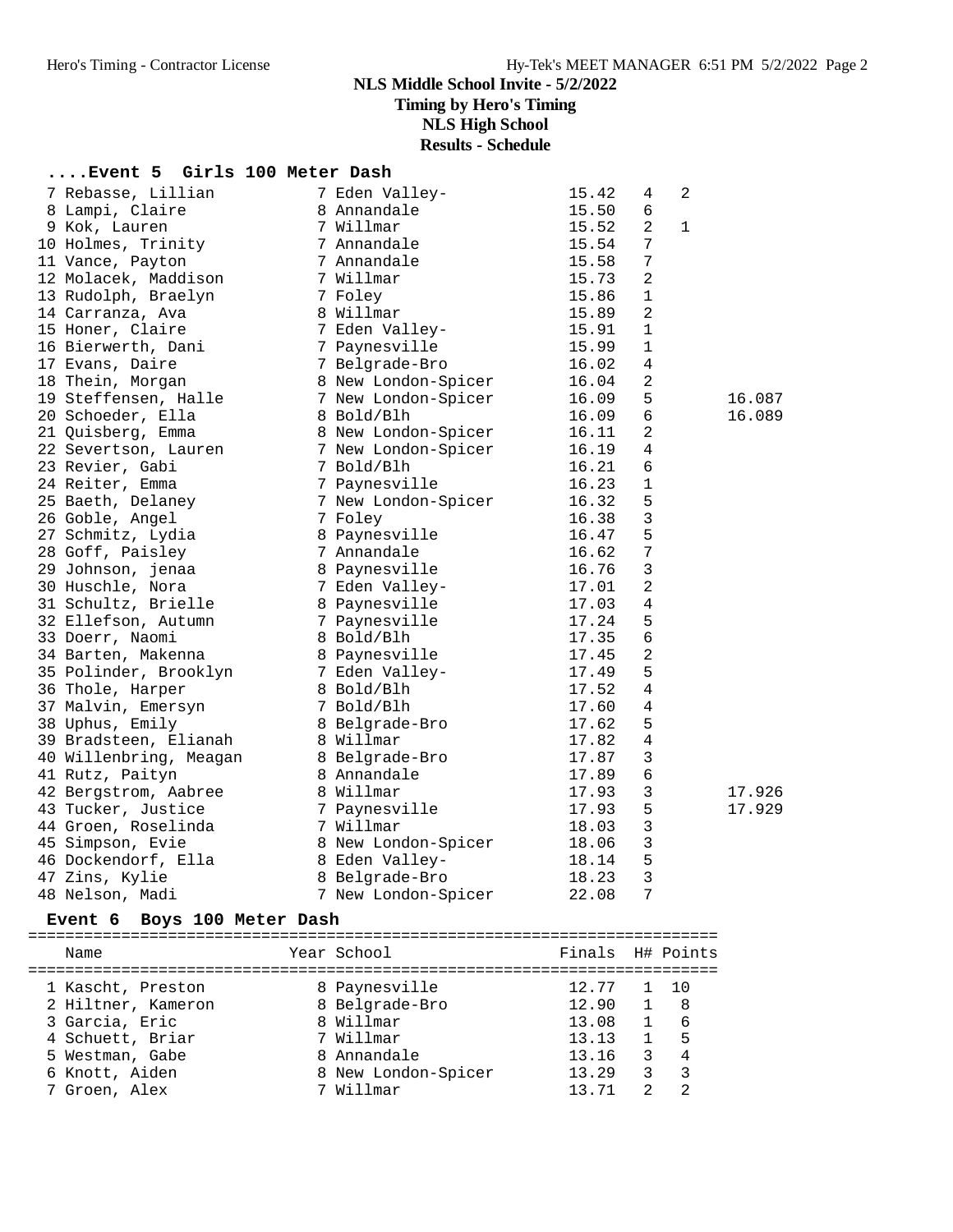**Timing by Hero's Timing**

**NLS High School**

**Results - Schedule**

## **....Event 6 Boys 100 Meter Dash**

| 8 Mabee, Max                                                 | 8 Bold/Blh                | 13.72 | 1              | $\mathbf{1}$ |        |
|--------------------------------------------------------------|---------------------------|-------|----------------|--------------|--------|
| 9 Maxwell, Burke                                             | 8 New London-Spicer       | 13.80 | 5              |              |        |
| 10 Schefers, Ben                                             | 8 Foley                   | 13.90 | $\mathbf{1}$   |              | 13.892 |
| 11 Wall, Wyatt                                               | 8 Foley                   | 13.90 | 2              |              | 13.897 |
| 12 Hooper, Brody                                             | 8 Eden Valley-            | 13.97 | $\mathbf{1}$   |              |        |
| 13 Hunt, Hudson                                              | 8 Annandale               | 14.12 | 5              |              |        |
| 14 Van Nurden, Jack                7 New London-Spicer       |                           | 14.35 | 4              |              |        |
| 15 Thompson, Kailen                                          | 7 Willmar                 | 14.40 | $\overline{a}$ |              |        |
| 16 Dickman, James                                            | 8 Willmar                 | 14.41 | $\overline{2}$ |              | 14.403 |
| 17 Kukoski, Andrew                                           | 8 Annandale               | 14.41 | 3              |              | 14.404 |
| 18 Macik, Liam                                               | 7 New London-Spicer       | 14.58 | $\bf 4$        |              |        |
| 19 Bazaldua, Reace                                           | 7 Willmar                 | 14.59 | 2              |              | 14.582 |
| 20 Buerger, Jakob                                            | 8 Foley                   | 14.59 | $\overline{a}$ |              | 14.590 |
| 21 Taatjes, Isaac                                            | 8 New London-Spicer       | 14.67 | 3              |              |        |
| 22 Lothert, Brandon                                          | 8 Willmar                 | 15.11 | $\overline{a}$ |              |        |
| 23 Schwandt, Tyler 18 Paynesville                            |                           | 15.22 | $\overline{2}$ |              |        |
| 24 Hillemeire, Kade 6 8 Bold/Blh                             |                           | 15.39 | 3              |              |        |
| 25 Morales, Jahziel 32 7 Annandale                           |                           | 15.49 | $\overline{4}$ |              |        |
| 26 Johnson, Russel<br>7 Bold/Blh                             |                           | 15.68 | 4              |              |        |
| 27 Adhikari, Anweshen 7 New London-Spicer                    |                           | 15.94 | 4              |              |        |
| 28 Friehl, Ayden                                             | 8 New London-Spicer       | 16.09 | 5              |              |        |
| 29 Dowdey, Isaac                                             | 7 New London-Spicer 16.20 |       | 5              |              |        |
| 30 Zins, Anton                                               | 8 Belgrade-Bro            | 16.27 | 3              |              |        |
| 31 Tetrick, Levi                                             | 7 Annandale               | 16.35 | $\overline{4}$ |              |        |
| 32 Alvarez, Gianluca                                         | 8 Willmar                 | 16.73 | 3              |              |        |
| 33 Adrian, Levi                                              | 7 Belgrade-Bro            | 16.83 | $\overline{4}$ |              |        |
| 34 Knisley, Gaige                                            | 8 New London-Spicer       | 16.91 | 5              |              |        |
| 35 Brumm, Cassen                                             | 7 Annandale               | 17.31 | 5              |              |        |
| 36 Thompson, Jude                             7 Belgrade-Bro |                           | 17.44 | 5              |              |        |
| 37 Kleven, Logan                                             | 7 Eden Valley-            | 17.59 | 3              |              |        |
| 38 Romness, Jeremiah                                         | 7 Annandale               | 20.87 | 5              |              |        |
|                                                              |                           |       |                |              |        |

#### **Event 7 Girls 4x200 Meter Relay**

| School                                   |             | Finals H# Points               |
|------------------------------------------|-------------|--------------------------------|
| 1 Willmar 'A'                            | $2:04.39$ 1 | 10                             |
| 2 Annandale 'A'                          | $2:08.78$ 1 | 8                              |
| 3 Annandale 'D'                          | $2:11.41$ 2 |                                |
| 4 Bold/Blh 'A'                           | 2:11.72 1   | 6                              |
| 5 Paynesville 'B'                        | 2:15.48     | $\mathbf{1}$<br>5              |
| Annandale 'C'<br>6                       | 2:15.85     | $\mathfrak{D}$                 |
| 7 Paynesville 'A'                        | 2:15.99     | $\mathbf{1}$                   |
| 8 Foley 'A'                              | 2:16.31     | $\mathbf{1}$<br>$\overline{4}$ |
| Annandale 'B'<br>9                       | 2:20.30 1   |                                |
| 10 Willmar 'B'                           | 2:24.16     | $\mathbf{1}$                   |
| Event 8 Boys 4x200 Meter Relay           |             |                                |
| School                                   | Finals      | Points                         |
| 1 Annandale<br>$^{\prime}$ A $^{\prime}$ | 1:52.83     | 10                             |
| 2 Foley 'A'                              | 1:57.31     | 8                              |
|                                          |             |                                |

3 Willmar 'B' 1:58.12 6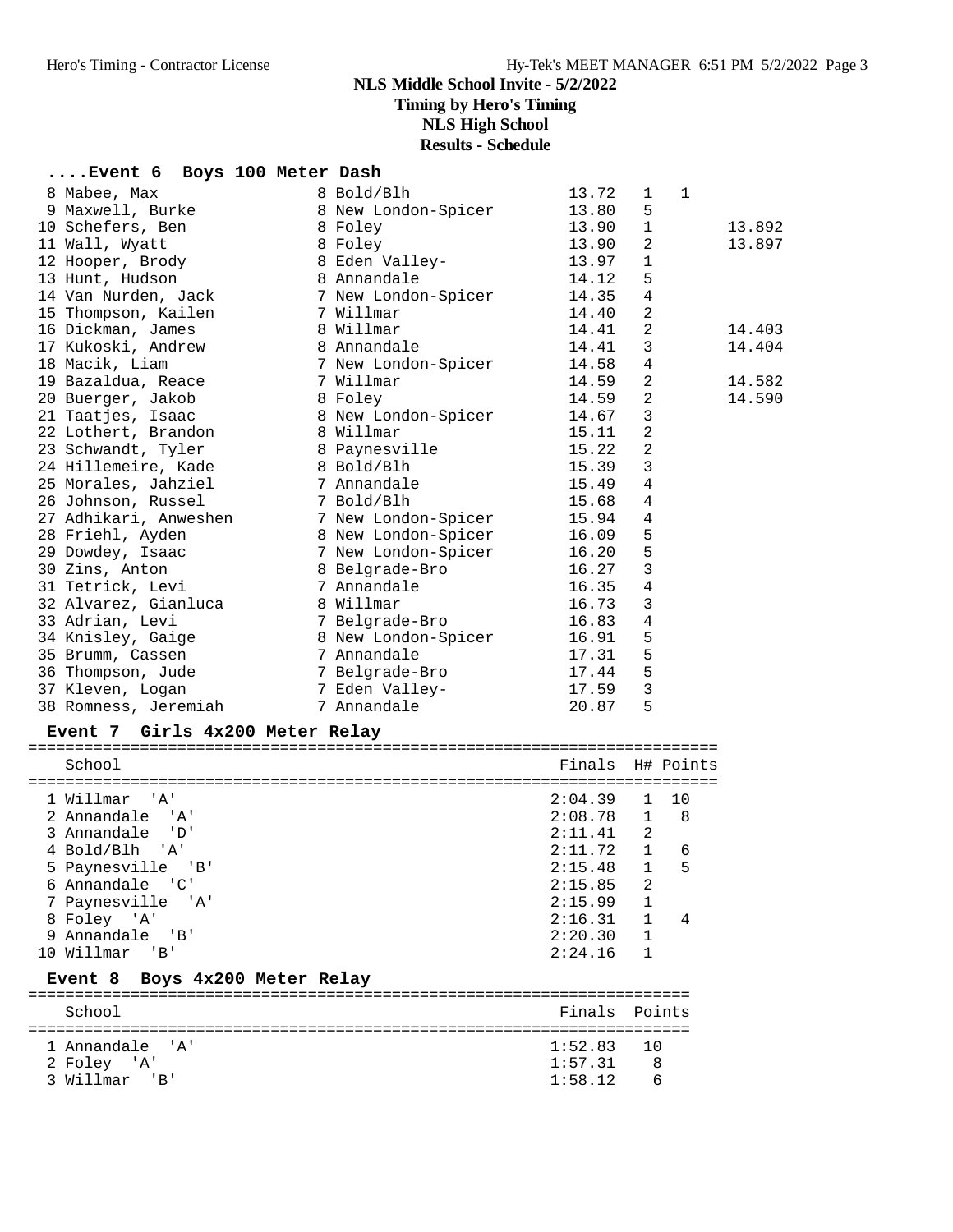**Timing by Hero's Timing**

#### **NLS High School**

**Results - Schedule**

**....Event 8 Boys 4x200 Meter Relay**

4 Willmar 'A' 2:09.57

**Event 9 Girls 1600 Meter Run**

### ======================================================================= Name Year School Finals Points

| wallle                                          | TCAT POITOOT            | rinais ruints                                                                                   |
|-------------------------------------------------|-------------------------|-------------------------------------------------------------------------------------------------|
| 1 Jansen, Keeley                                | 8 Bold/Blh              | 6:22.27 10                                                                                      |
| $1:28.898$ $(1:28.898)$                         |                         | $3:05.040$ (1:36.143) $4:47.058$ (1:42.018) 6:22.265 (1:35.208)                                 |
| 2 Martinez, Gabrielle                           | 7 Willmar               | $6:25.80$ 8                                                                                     |
| $1:30.288$ $(1:30.288)$                         | $3:06.844$ (1:36.557)   | $4:48.014$ $(1:41.170)$ $6:25.800$ $(1:37.787)$                                                 |
| 3 Powers, Abigail                               | 8 Willmar               | 6:37.07 6                                                                                       |
| 1:30.473(1:30.473)                              | 3:13.856(1:43.384)      | $4:59.994$ $(1:46.138)$ $6:37.063$ $(1:37.069)$                                                 |
| 4 Molitor, Brooklyn                             | 8 Eden Valley-          | $6:38.83$ 5                                                                                     |
| 1:29.915(1:29.915)                              | $3:13.204$ $(1:43.289)$ | $4:58.356$ $(1:45.153)$ $6:38.824$ $(1:40.468)$                                                 |
| 5 Carlson, Janey                                | 8 Annandale             | $6:43.18$ 4                                                                                     |
| 1:31.925(1:31.925)                              | 3:14.371(1:42.447)      | $5:02.941$ $(1:48.570)$ $6:43.179$ $(1:40.238)$                                                 |
| 6 Minear, Lindsay                               | 8 Annandale             | $6:51.45$ 3                                                                                     |
| 1:32.005(1:32.005)                              | 3:14.701(1:42.697)      | $5:05.504$ $(1:50.803)$ $6:51.450$ $(1:45.947)$                                                 |
| 7 Niedzielski, Brooke                           | 7 Annandale             | $7:04.26$ 2                                                                                     |
| $1:32.305$ $(1:32.305)$ $3:19.893$ $(1:47.588)$ |                         | $5:15.220$ (1:55.328) 7:04.258 (1:49.038)                                                       |
| 8 Rahm, Maya                                    | 8 Foley                 | 7:34.79                                                                                         |
|                                                 |                         | $1:33.546$ $(1:33.546)$ $3:25.735$ $(1:52.189)$ $5:33.463$ $(2:07.728)$ $7:34.789$ $(2:01.327)$ |
|                                                 |                         |                                                                                                 |

#### **Event 10 Boys 1600 Meter Run**

======================================================================= Name Year School Finals Points ======================================================================= 1 Holewa, Preston 8 Foley 5:34.61 10 1:19.567 (1:19.567) 2:46.893 (1:27.327) 4:15.246 (1:28.353) 5:34.607 (1:19.362) 2 Quinn, Thomas 7 Willmar 5:36.18 8 1:19.845 (1:19.845) 2:47.212 (1:27.368) 4:15.580 (1:28.368) 5:36.178 (1:20.599) 3 Arnes, Gavin 8 Eden Valley- 5:41.17 6 1:20.128 (1:20.128) 2:46.683 (1:26.555) 4:15.537 (1:28.854) 5:41.170 (1:25.633) 4 Eliason, Landon 7 New London-Spicer 5:41.31 5 1:20.505 (1:20.505) 2:47.827 (1:27.323) 4:17.886 (1:30.059) 5:41.302 (1:23.417) 5 Robles Ibarra, Hector 8 Willmar 6:00.22 4 1:20.570 (1:20.570) 2:51.596 (1:31.027) 4:28.015 (1:36.419) 6:00.216 (1:32.202) 6 Obradovic, Aleks 8 Annandale 6:27.20 3 1:22.256 (1:22.256) 2:58.752 (1:36.497) 4:43.128 (1:44.377) 6:27.195 (1:44.067)

#### **Event 11 Girls 4x100 Meter Relay**

| School                             | Finals H# Points |                |                          |
|------------------------------------|------------------|----------------|--------------------------|
| 1 Foley 'A'                        | 58.85 1 10       |                |                          |
| 2 Annandale 'C'                    | 59.54 2          |                | - 8                      |
| 3 Annandale 'A'                    | 59.68            | $\overline{1}$ |                          |
| 4 Willmar 'B'                      | 1:00.32 2        |                | - 6                      |
| 5 New London-Spicer 'B'            | $1:02.14$ 2      |                | $-5$                     |
| 6 Bold/Blh 'A'                     | $1:02.42$ 1      |                | $\overline{4}$           |
| 7 Willmar 'A'                      | 1:02.56          | $\mathbf{1}$   |                          |
| 8 Annandale 'B'                    | 1:02.83          | $\mathfrak{D}$ |                          |
| 9 Paynesville 'A'                  | $1:02.85$ 1      |                | $\overline{\phantom{a}}$ |
| 10 Eden Valley-Watkins/Kimball 'A' | 1:03.76          |                | 2                        |
|                                    |                  |                |                          |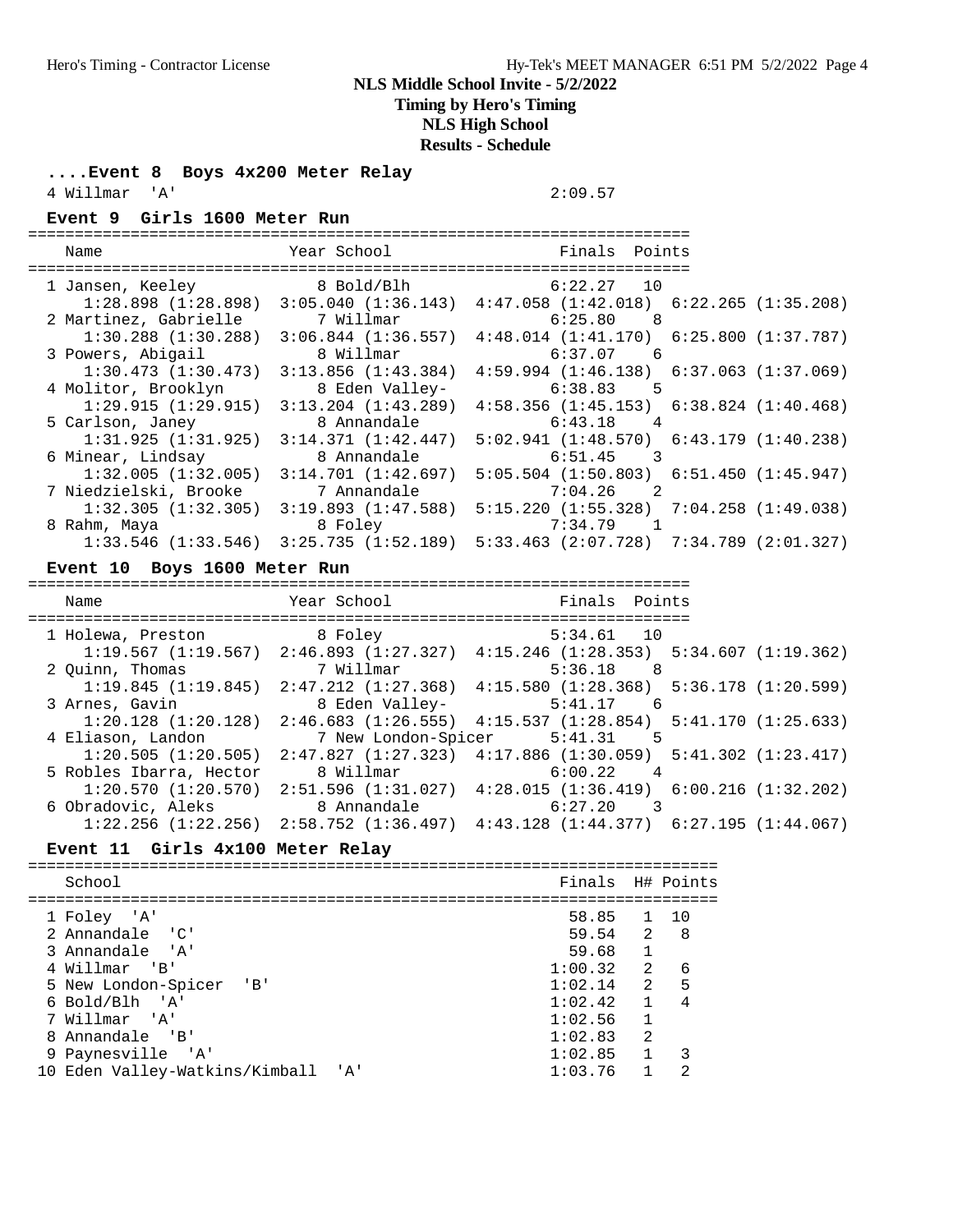**Timing by Hero's Timing**

## **NLS High School**

## **Results - Schedule**

## **....Event 11 Girls 4x100 Meter Relay**

| 11 Paynesville 'B'             | $1:04.15$ 2 |  |
|--------------------------------|-------------|--|
| 12 New London-Spicer 'A'       | $1:04.25$ 1 |  |
| 13 Belgrade-Brooten-Elrosa 'A' | 1:07.96 1   |  |
| 14 Annandale 'D'               | $1:08.99$ 2 |  |

#### **Event 12 Boys 4x100 Meter Relay**

| School                  |          | Finals Points |
|-------------------------|----------|---------------|
|                         |          |               |
| 1 New London-Spicer 'A' | 52.55 10 |               |
| 2. Annandale 'A'        | 52.99    | - 8           |
| 3 Bold/Blh 'A'          | 56.15    | 6             |
| 4 Willmar 'A'           | 57.51    | 5             |
| 5 Willmar 'B'           | 58.65    |               |

#### **Event 13 Girls 400 Meter Dash**

==========================================================================

| Name                  | Year School    | Finals H# Points |                |    |
|-----------------------|----------------|------------------|----------------|----|
| 1 Beier, Mallory      | 8 Willmar      | 1:10.83          | 2              | 10 |
| 2 Kuechle, Hope       | 7 Eden Valley- | 1:12.24          | $\mathbf{1}$   | 8  |
| 3 Swensn, Mallory     | 7 Willmar      | 1:13.85          | $\mathbf{1}$   | 6  |
| 4 Cooper, Natalie     | 7 Annandale    | 1:14.49          | 2              | 5  |
| 5 Shoberg, Jordyn     | 7 Annandale    | 1:14.72          | 3              | 4  |
| 6 Miller, Gabby       | 7 Paynesville  | 1:15.95          | $\mathbf{1}$   | 3  |
| 7 Meyer, Sara         | 8 Paynesville  | 1:16.19          | 2              | 2  |
| 8 Elfering, Kya       | 8 Bold/Blh     | 1:17.79          | 2              |    |
| 9 Eqqe, Mea           | 8 Bold/Blh     | 1:18.46          | $\mathbf 1$    |    |
| 10 Powers, Abigail    | 8 Willmar      | 1:19.10          | $\mathfrak{D}$ |    |
| 11 Stommes, Addy      | 8 Eden Valley- | 1:19.36          |                |    |
| 12 Neuman, Allison    | 7 Annandale    | 1:21.82          | 3              |    |
| 13 Walker, Kylie      | 8 Annandale    | 1:24.42          | 3              |    |
| 14 Summerlet, Trinity | 7 Annandale    | 1:24.92          | 3              |    |
| -- Marispini, Ella    | 7 Willmar      | DNF              |                |    |

### **Event 14 Boys 400 Meter Dash**

| Name                | Year School         | Finals H# Points |                |                |
|---------------------|---------------------|------------------|----------------|----------------|
| 1 Schuett, Briar    | 7 Willmar           | 58.70            | $\mathbf{1}$   | 10             |
| 2 Zuehlke, Griffin  | 8 Annandale         | 1:00.08          | $\mathbf{1}$   | - 8            |
| 3 Newman, Beckett   | 8 New London-Spicer | 1:00.36          | $\overline{a}$ | - 6            |
| 4 Garcia, Eric      | 8 Willmar           | 1:04.02          | $\mathbf{1}$   | 5              |
| 5 Adams, Lincoln    | 8 Annandale         | 1:05.63          | $2^{1}$        | 4              |
| 6 Vallejo, Rene     | 8 Willmar           | 1:05.77          | $\mathcal{L}$  | 3              |
| 7 Johnson, Caiden   | 8 Bold/Blh          | 1:06.01          | $\mathfrak{D}$ | $\mathfrak{D}$ |
| 8 Hernandez, Marvin | 8 Willmar           | 1:06.17          | $\mathfrak{D}$ |                |
| 9 Lothert, Brandon  | 8 Willmar           | 1:07.30          |                |                |
| 10 Kukoski, Andrew  | 8 Annandale         | 1:08.00          | $\mathfrak{D}$ | $\mathbf{1}$   |
| 11 Palacios, Ruben  | 7 Willmar           | 1:11.23          |                |                |
| 12 Kallevig, Henry  | 7 Willmar           | 1:15.91          |                |                |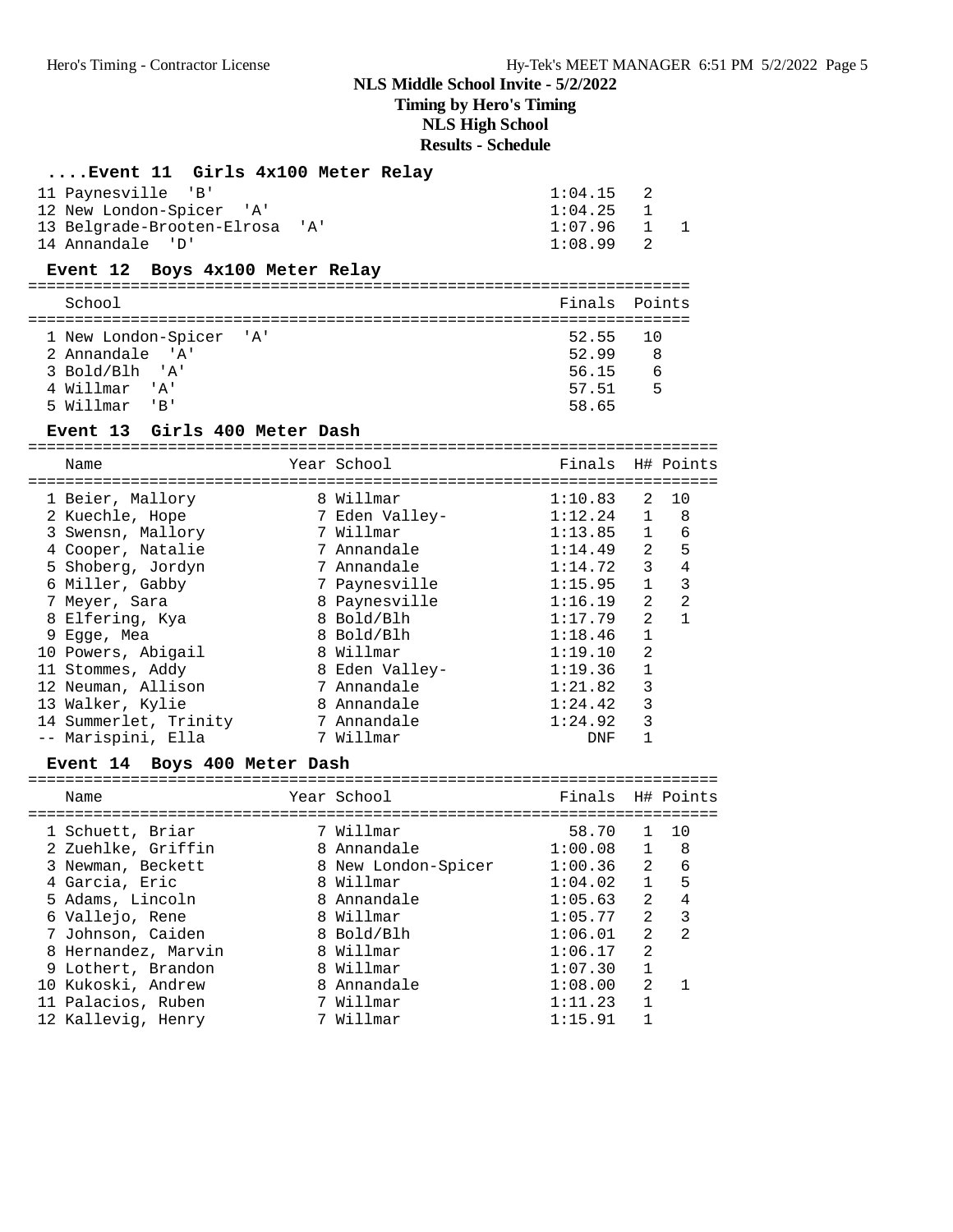## **NLS Middle School Invite - 5/2/2022 Timing by Hero's Timing NLS High School**

## **Results - Schedule**

#### **Event 17 Girls 800 Meter Run**

| Name                                                                | Year School                           | Finals  | Points         |
|---------------------------------------------------------------------|---------------------------------------|---------|----------------|
| 1 Christensen, Mya                                                  | 7 Annandale                           | 2:49.89 | 10             |
| $1:27.510$ $(1:27.510)$ $2:49.883$ $(1:22.373)$<br>2 Beier, Mallory | 8 Willmar                             | 2:51.54 | 8              |
| $1:25.998$ $(1:25.998)$                                             | 2:51.535(1:25.537)                    |         |                |
| 3 Jansen, Keeley                                                    | 8 Bold/Blh                            | 3:01.37 | 6              |
| 1:27.119(1:27.119)                                                  | 3:01.370(1:34.251)                    |         |                |
| 4 Swensn, Mallory                                                   | 7 Willmar                             | 3:01.91 | 5              |
| $1:30.218$ $(1:30.218)$<br>5 Frank, Clare                           | 3:01.906(1:31.688)<br>7 Bold/Blh      | 3:02.18 | 4              |
| $1:23.976$ $(1:23.976)$                                             | 3:02.175(1:38.199)                    |         |                |
| 6 Minear, Lindsay                                                   | 8 Annandale                           | 3:04.37 | 3              |
| 1:28.677(1:28.677)                                                  | 3:04.363(1:35.686)                    |         |                |
| 7 Gruenwald, Erica                                                  | 7 Eden Valley-                        | 3:10.85 | $\mathfrak{D}$ |
| $1:30.298$ $(1:30.298)$                                             | 3:10.847(1:40.549)                    |         |                |
| 8 Roiger, Shelby<br>1:29.885(1:29.885)                              | 7 Bold/Blh<br>$3:13.012$ $(1:43.127)$ | 3:13.02 |                |
| 9 Rahm, Maya                                                        | 8 Foley                               | 3:22.27 |                |
| $1:34.483$ $(1:34.483)$                                             | 3:22.265(1:47.782)                    |         |                |
|                                                                     |                                       |         |                |

## **Event 18 Boys 800 Meter Run**

| Name                                                                 | Year School                                                       |            | Finals Points  |
|----------------------------------------------------------------------|-------------------------------------------------------------------|------------|----------------|
| 1 Hunt, Hudson                                                       | 8 Annandale<br>$1:19.851$ $(1:19.851)$ $2:35.376$ $(1:15.525)$    | 2:35.38 10 |                |
| 2 Arnes, Gavin                                                       | 8 Eden Valley-<br>$1:19.775$ $(1:19.775)$ $2:37.738$ $(1:17.963)$ | 2:37.74    | 8              |
| 3 Eliason, Landon<br>$1:20.240$ $(1:20.240)$ $2:38.270$ $(1:18.030)$ | 7 New London-Spicer                                               | 2:38.27    | 6              |
| 4 Quinn, Thomas                                                      | 7 Willmar<br>$1:19.487$ $(1:19.487)$ $2:44.287$ $(1:24.800)$      | 2:44.29    | 5              |
| 5 Johnson, Russel                                                    | 7 Bold/Blh<br>$1:20.858$ $(1:20.858)$ $2:45.555$ $(1:24.697)$     | 2:45.56    | 4              |
| 6 Kent, Jacob<br>1:21.755(1:21.755)                                  | 8 Annandale<br>2:47.745(1:25.990)                                 | 2:47.75    | 3              |
| 7 Bruns, Brody<br>$1:22.062$ $(1:22.062)$                            | 7 Annandale<br>2:55.181(1:33.119)                                 | 2:55.19    | $\mathfrak{D}$ |
| 8 Jones, Varner<br>$1:38.014$ $(1:38.014)$                           | 8 Annandale<br>3:10.939(1:32.925)                                 | 3:10.94    |                |
| 9 Schwandt, Tyler<br>$1:35.358$ $(1:35.358)$                         | 8 Paynesville<br>3:22.366(1:47.008)                               | 3:22.37    | $\mathbf{1}$   |
| 10 Fisher, Noah<br>$1:50.759$ $(1:50.759)$                           | 7 Annandale<br>3:40.699(1:49.940)                                 | 3:40.70    |                |
| 11 Grund, Aidan<br>1:46.753(1:46.753)                                | 8 Bold/Blh<br>3:51.651 (2:04.898)                                 | 3:51.66    |                |

#### **Event 19 Girls 200 Meter Dash**

| Name               | Year School | Finals H# Points |  |
|--------------------|-------------|------------------|--|
| 1 Palacios, Miah   | 7 Annandale | 29.26 7 10       |  |
| 2 Kroska, Britteny | 7 Folev     | 30.35 1 8        |  |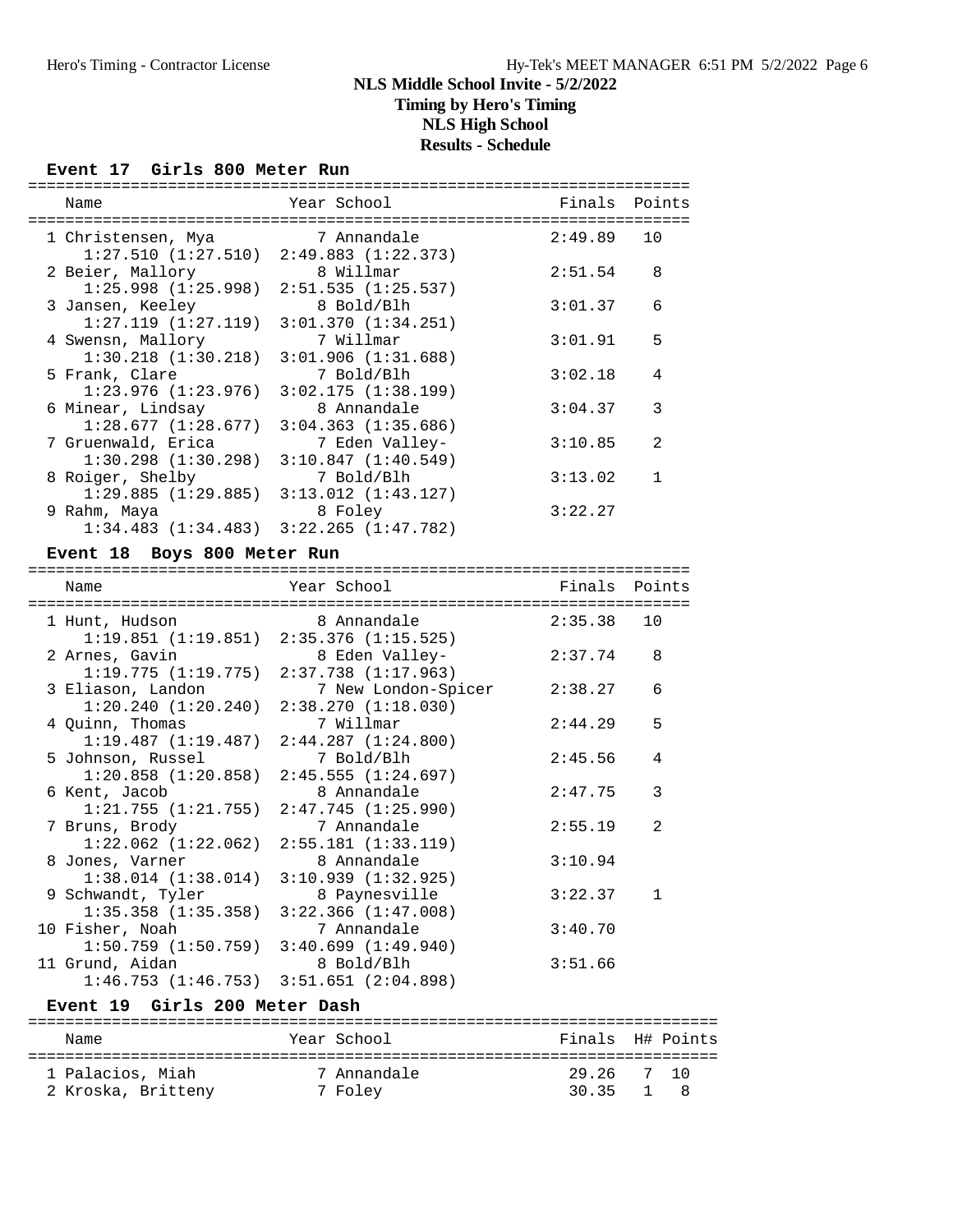## **NLS Middle School Invite - 5/2/2022 Timing by Hero's Timing**

**NLS High School**

**Results - Schedule**

#### **....Event 19 Girls 200 Meter Dash**

|  | 3 Greenwaldt, Sage         | 8 Foley             | 30.56 | 6              | 6              |
|--|----------------------------|---------------------|-------|----------------|----------------|
|  | 4 Glein-Erickson, Rheya    | 8 Willmar           | 31.15 | $\mathbf 1$    | 5              |
|  | 5 Thorsten, Liz            | 8 Foley             | 31.16 | 6              | $\overline{4}$ |
|  | 6 Butterfield, Kyah        | 8 Willmar           | 31.34 | $\mathbf 1$    | 3              |
|  | 7 Bastin, Lily             | 7 Willmar           | 31.85 | $\mathbf{1}$   | $\overline{2}$ |
|  | 8 Peschl, Lindy            | 8 Foley             | 32.17 | $\mathbf{1}$   |                |
|  | 9 Bierwerth, Dani          | 7 Paynesville       | 32.23 | 1              | $\mathbf{1}$   |
|  | 10 Johnson, Adelyn         | 8 Annandale         | 32.28 | 6              |                |
|  | 11 Steffensen, Halle       | 7 New London-Spicer | 32.35 | 5              |                |
|  | 12 Carranza, Ava           | 8 Willmar           | 32.40 | $\overline{2}$ |                |
|  | 13 Baeth, Delaney          | 7 New London-Spicer | 32.55 | $\overline{4}$ |                |
|  | 14 Vance, Payton           | 7 Annandale         | 32.57 | 7              |                |
|  | 15 Elston, Molly           | 7 Annandale         | 32.72 | 7              |                |
|  | 16 Rebasse, Lillian        | 7 Eden Valley-      | 32.77 | 4              |                |
|  | 17 Revier, Gabi            | 7 Bold/Blh          | 32.84 | 4              |                |
|  | 18 Wagman-Kelley, McKenzie | 7 Foley             | 32.90 | 5              |                |
|  | 19 Schlangen, Isabel       | 8 Eden Valley-      | 33.58 | $\overline{2}$ |                |
|  | 20 Babler, Olivia          | 8 Bold/Blh          | 33.83 | 6              |                |
|  | 21 Schlangen, Verena       | 8 Paynesville       | 34.18 | 2              |                |
|  | 22 Severtson, Lauren       | 7 New London-Spicer | 34.19 | 6              |                |
|  | 23 Haugen, Juliette        | 7 Willmar           | 34.35 | 3              |                |
|  | 24 Swensn, Mallory         | 7 Willmar           | 34.36 | $\overline{2}$ |                |
|  | 25 Evans, Daire            | 7 Belgrade-Bro      | 34.61 | 5              |                |
|  | 26 Schmitz, Lydia          | 8 Paynesville       | 34.78 | 5              |                |
|  | 27 Zins, Kylie             | 8 Belgrade-Bro      | 34.98 | 3              |                |
|  | 28 Honer, Claire           | 7 Eden Valley-      | 35.03 | $\mathbf 1$    |                |
|  | 29 Bertram, Alexis         | 7 Paynesville       | 35.12 | 4              |                |
|  | 30 Plantz, Samantha        | 7 Annandale         | 35.22 | 7              |                |
|  | 31 Rondeau, Haidynn        | 7 Paynesville       | 35.28 | $\overline{4}$ |                |
|  | 32 Schmitz, Siena          | 7 Paynesville       | 35.35 | 4              |                |
|  | 33 Marxhausen, Bria        | 8 New London-Spicer | 35.52 | 2              |                |
|  | 34 Polinder, Brooklyn      | 7 Eden Valley-      | 35.55 | 5              |                |
|  | 35 Piertzak, Paris         | 7 Foley             | 35.85 | 2              |                |
|  | 36 Doerr, Naomi            | 8 Bold/Blh          | 35.95 | 6              |                |
|  | 37 Malvin, Addelyn         | 8 Bold/Blh          | 36.28 | $\overline{4}$ |                |
|  | 38 Sherer, Shayla          | 8 Paynesville       | 36.34 | $\overline{a}$ |                |
|  | 39 Malvin, Emersyn         | 7 Bold/Blh          | 36.52 | 3              |                |
|  | 40 Simonson, Tessa         | 8 Annandale         | 36.69 | 6              |                |
|  | 41 Rutz, Paityn            | 8 Annandale         | 37.18 | 6              |                |
|  | 42 Vega, Zaidy             | 7 Willmar           | 37.91 | 3              |                |
|  | 43 Glavitz, Brooke         | 7 New London-Spicer | 38.01 | 5              |                |
|  |                            |                     |       |                |                |

#### **Event 20 Boys 200 Meter Dash**

========================================================================== Name The Year School The Pinals H# Points ========================================================================== 1 Schuett, Briar 7 Willmar 26.03 1 10 2 Kascht, Preston 8 Paynesville 26.08 1 8 3 Garcia, Eric 8 Willmar 26.94 1 6 4 Westman, Gabe 8 Annandale 26.95 2 5 5 Kovall, Michael 8 Annandale 27.15 4 4 6 Baumgartner, Owen 8 Bold/Blh 27.55 1 3 7 Mabee, Max 8 Bold/Blh 27.61 4 2 8 Turner, Isaiah 8 Annandale 27.82 4 1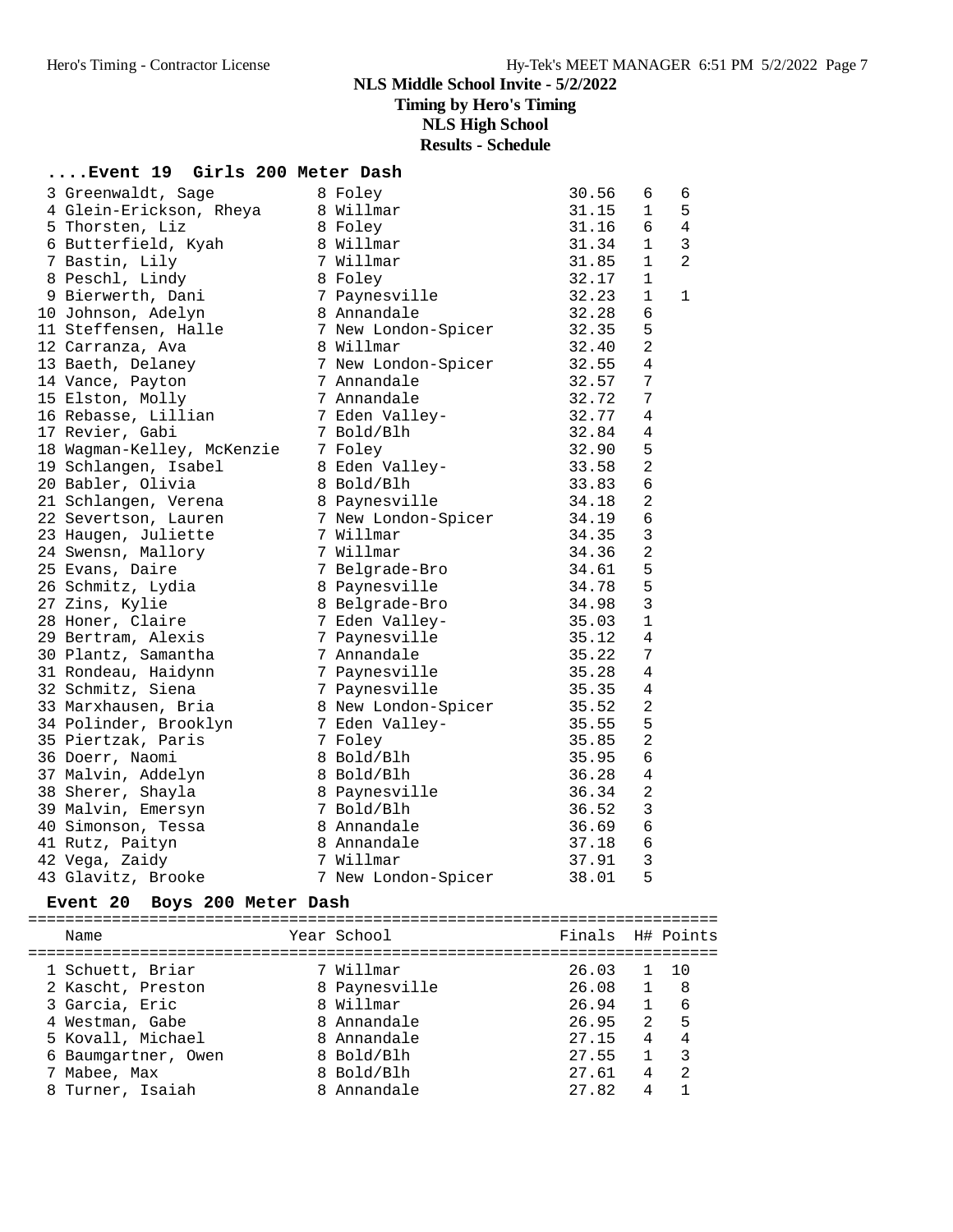## **....Event 20 Boys 200 Meter Dash**

| 9 Bergstrom, Gabe     | 7 Bold/Blh          | 28.35 | $\mathbf{1}$   |
|-----------------------|---------------------|-------|----------------|
| 10 Groen, Alex        | 7 Willmar           | 28.87 | $\mathbf{1}$   |
| 11 Maxwell, Burke     | 8 New London-Spicer | 28.97 | 3              |
| 12 Hooper, Brody      | 8 Eden Valley-      | 28.98 | $\mathbf{1}$   |
| 13 Vallejo, Rene      | 8 Willmar           | 29.16 | $\mathbf{1}$   |
| 14 Schefers, Ben      | 8 Foley             | 29.45 | 2              |
| 15 Dickman, James     | 8 Willmar           | 30.22 | 2              |
| 16 Lothert, Brandon   | 8 Willmar           | 30.45 | 2              |
| 17 Bazaldua, Reace    | 7 Willmar           | 30.50 | 2              |
| 18 Taatjes, Isaac     | 8 New London-Spicer | 31.09 | 2              |
| 19 Voss, Isaac        | 8 Paynesville       | 31.40 | $\overline{4}$ |
| 20 Ferrell, Austin    | 8 Annandale         | 32.26 | 2              |
| 21 Palacios, Ruben    | 7 Willmar           | 32.33 | $\overline{2}$ |
| 22 Knisley, Gaige     | 8 New London-Spicer | 32.71 | 3              |
| 23 Wieland, Russel    | 7 New London-Spicer | 33.54 | 4              |
| 24 Dowdey, Isaac      | 7 New London-Spicer | 33.62 | 3              |
| 25 Adhikari, Anweshen | 7 New London-Spicer | 34.15 | 3              |
| 26 Buffington, Devon  | 7 New London-Spicer | 35.23 | 4              |

#### **Event 25 Girls Shot Put**

| =============         | ====================================== |               |                |
|-----------------------|----------------------------------------|---------------|----------------|
| Name                  | Year School                            | Finals Points |                |
| 1 Schaefer, Alivia    | 7 Paynesville                          | $30 - 10.00$  | 10             |
| 2 Bertram, Emmy       | 8 Annandale                            | 29-09.00      | 8              |
| 3 Carranza, Ava       | 8 Willmar                              | 28-11.00      | $\epsilon$     |
| 4 Kenning, Finley     | 8 Annandale                            | 26-11.00      | 5              |
| 5 Molacek, Maddison   | 7 Willmar                              | 26-11.00      | $\sqrt{4}$     |
| 6 Bianchi, Emily      | 7 Annandale                            | 26-03.00      | 3              |
| 7 Gasca, Arianna      | 8 Bold/Blh                             | $25 - 08.00$  | $\overline{2}$ |
| 8 Gasca, Mercedes     | 8 Bold/Blh                             | 24-11.00      | $\mathbf{1}$   |
| 9 Klein, Roxanne      | 8 New London-Spicer                    | $24 - 05.00$  |                |
| 10 Molitor, Brooklyn  | 8 Eden Valley-                         | $24 - 00.00$  |                |
| 11 Ellefson, Autumn   | 7 Paynesville                          | $22 - 08.00$  |                |
| 12 Kolb, Cloey        | 8 Paynesville                          | $22 - 06.00$  |                |
| 13 Bastin, Lily       | 7 Willmar                              | $21 - 11.00$  |                |
| 14 Gapinski, Megan    | 8 Annandale                            | $21 - 09.00$  |                |
| 15 Haugen, Juliette   | 7 Willmar                              | $21 - 01.00$  |                |
| 16 Miller, Claire     | 8 Annandale                            | $20 - 09.00$  |                |
| 17 Kukowski, Brooke   | 7 Annandale                            | $20 - 05.00$  |                |
| 18 Tortorella, Autumn | 8 New London-Spicer                    | $20 - 03.00$  |                |
| 19 Bratsch, AJ        | 8 New London-Spicer                    | $20 - 02.00$  |                |
| 20 Neuman, Allison    | 7 Annandale                            | $18 - 01.00$  |                |
| 21 Johnson, jenaa     | 8 Paynesville                          | $17 - 11.00$  |                |
| 22 Schiesser, Laci    | 7 Willmar                              | $15 - 08.00$  |                |
| 22 Gustafson, Keyenna | 8 Willmar                              | $15 - 08.00$  |                |

#### **Event 26 Boys Shot Put**

| Name                    | Year School    | Finals Points         |
|-------------------------|----------------|-----------------------|
|                         |                |                       |
| 1 Walter, Ben           | 8 Annandale    | $37 - 05.00$<br>- 1 O |
| 2 Schwinghammer, Ashton | 8 Belgrade-Bro | $35 - 03.00$<br>-8    |
| 3 Kascht, Preston       | 8 Paynesville  | $31 - 03.00$          |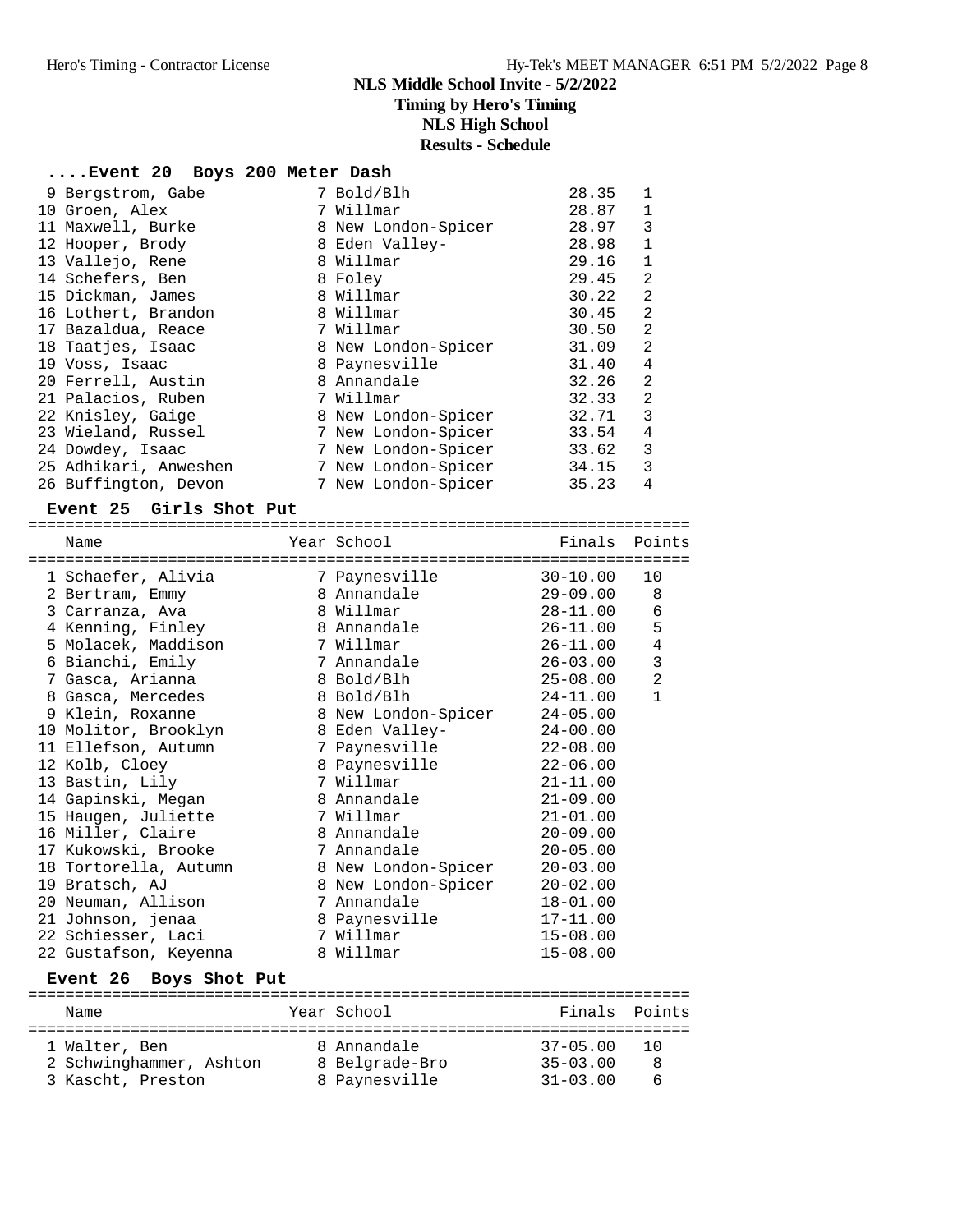### **....Event 26 Boys Shot Put**

|                                                                                                                                                                                                                                                                                                                                                                                                           | $29 - 11.00$                                                                                                                                                                                                                                                                                                 | 5            |
|-----------------------------------------------------------------------------------------------------------------------------------------------------------------------------------------------------------------------------------------------------------------------------------------------------------------------------------------------------------------------------------------------------------|--------------------------------------------------------------------------------------------------------------------------------------------------------------------------------------------------------------------------------------------------------------------------------------------------------------|--------------|
|                                                                                                                                                                                                                                                                                                                                                                                                           | $29 - 07.00$                                                                                                                                                                                                                                                                                                 | 4            |
|                                                                                                                                                                                                                                                                                                                                                                                                           | $29 - 00.00$                                                                                                                                                                                                                                                                                                 | 3            |
|                                                                                                                                                                                                                                                                                                                                                                                                           | $27 - 09.00$                                                                                                                                                                                                                                                                                                 | 2            |
|                                                                                                                                                                                                                                                                                                                                                                                                           | $27-09.00$                                                                                                                                                                                                                                                                                                   | $\mathbf{1}$ |
|                                                                                                                                                                                                                                                                                                                                                                                                           | $27 - 01.00$                                                                                                                                                                                                                                                                                                 |              |
|                                                                                                                                                                                                                                                                                                                                                                                                           | $26 - 06.00$                                                                                                                                                                                                                                                                                                 |              |
|                                                                                                                                                                                                                                                                                                                                                                                                           | $25 - 09.00$                                                                                                                                                                                                                                                                                                 |              |
|                                                                                                                                                                                                                                                                                                                                                                                                           | $25 - 02.00$                                                                                                                                                                                                                                                                                                 |              |
|                                                                                                                                                                                                                                                                                                                                                                                                           | $24 - 08.00$                                                                                                                                                                                                                                                                                                 |              |
|                                                                                                                                                                                                                                                                                                                                                                                                           | $24 - 04.00$                                                                                                                                                                                                                                                                                                 |              |
|                                                                                                                                                                                                                                                                                                                                                                                                           | $22 - 08.00$                                                                                                                                                                                                                                                                                                 |              |
|                                                                                                                                                                                                                                                                                                                                                                                                           | $22 - 00.00$                                                                                                                                                                                                                                                                                                 |              |
|                                                                                                                                                                                                                                                                                                                                                                                                           | $21 - 09.00$                                                                                                                                                                                                                                                                                                 |              |
|                                                                                                                                                                                                                                                                                                                                                                                                           | $21 - 06.00$                                                                                                                                                                                                                                                                                                 |              |
|                                                                                                                                                                                                                                                                                                                                                                                                           | $19 - 09.00$                                                                                                                                                                                                                                                                                                 |              |
|                                                                                                                                                                                                                                                                                                                                                                                                           | $16 - 08.00$                                                                                                                                                                                                                                                                                                 |              |
|                                                                                                                                                                                                                                                                                                                                                                                                           | $14 - 03.50$                                                                                                                                                                                                                                                                                                 |              |
|                                                                                                                                                                                                                                                                                                                                                                                                           | $13 - 09.00$                                                                                                                                                                                                                                                                                                 |              |
|                                                                                                                                                                                                                                                                                                                                                                                                           | $13 - 05.00$                                                                                                                                                                                                                                                                                                 |              |
| 4 Raymo, Zane<br>5 Dickman, James<br>6 Schwandt, Tyler<br>7 Lippert, Seth<br>8 Voss, Isaac<br>9 Alvarez, Gianluca<br>10 Kleven, Logan<br>11 Wieland, Russel<br>12 Obradovic, Aleks<br>13 Buzzeo, Anthony<br>14 Jones, Varner<br>15 Miska, Aidan<br>16 Cayler, Isaac<br>17 Renn, Jamie<br>18 Bruns, Brody<br>19 Tetrick, Levi<br>20 Schmitz, Leo<br>21 Rife, Hoyt<br>22 Haglund, Graeme<br>23 Fisher, Noah | 7 Foley<br>8 Willmar<br>8 Paynesville<br>8 Bold/Blh<br>8 Paynesville<br>8 Willmar<br>7 Eden Valley-<br>7 New London-Spicer<br>8 Annandale<br>7 Willmar<br>8 Annandale<br>7 Willmar<br>7 Willmar<br>7 Willmar<br>7 Annandale<br>7 Annandale<br>7 Paynesville<br>7 Foley<br>8 New London-Spicer<br>7 Annandale |              |

#### **Event 27 Girls Discus Throw**

=======================================================================

| Name                       | Year School         | Finals    | Points         |
|----------------------------|---------------------|-----------|----------------|
| 1 Molacek, Maddison        | 7 Willmar           | $80 - 11$ | 10             |
| 2 Kessler-Gross, Keziah    | 8 Willmar           | $71 - 00$ | 8              |
| 3 Klein, Roxanne           | 8 New London-Spicer | 69-05     | 6              |
| 4 Kenning, Finley          | 8 Annandale         | 66-04     | 5              |
| 5 Bertram, Emmy            | 8 Annandale         | 61-11     | $\sqrt{4}$     |
| 6 Gasca, Arianna           | 8 Bold/Blh          | $60 - 02$ | $\mathbf{3}$   |
| 7 Schaefer, Alivia         | 7 Paynesville       | $58 - 06$ | $\overline{a}$ |
| 8 Gapinski, Megan          | 8 Annandale         | 58-01     | $\mathbf{1}$   |
| 9 Bianchi, Emily           | 7 Annandale         | $57 - 01$ |                |
| 10 Schiesser, Lexi         | 7 Willmar           | $56 - 01$ |                |
| 11 Schultz, Brielle        | 8 Paynesville       | $55 - 08$ |                |
| 12 Plantz, Samantha        | 7 Annandale         | $51 - 10$ |                |
| 13 Gasca, Mercedes         | 8 Bold/Blh          | $49 - 00$ |                |
| 14 Goff, Paisley           | 7 Annandale         | $47 - 07$ |                |
| 15 Gustafson, Keyenna      | 8 Willmar           | $46 - 05$ |                |
| 16 Schmitz, Lydia          | 8 Paynesville       | $46 - 03$ |                |
| 17 Wagman-Kelley, McKenzie | 7 Foley             | $45 - 03$ |                |
| 18 Miller, Claire          | 8 Annandale         | $44 - 03$ |                |
| 19 Miller, Gabby           | 7 Paynesville       | $42 - 01$ |                |
| 20 Schiesser, Laci         | 7 Willmar           | $42 - 00$ |                |
| 21 Carlson, Isabella       | 8 Bold/Blh          | $38 - 02$ |                |
| 22 Vega, Zaidy             | 7 Willmar           | $35 - 09$ |                |
| 23 Bertram, Alexis         | 7 Paynesville       | $33 - 03$ |                |
| 23 Bertram, Alyssa         | 7 Paynesville       | $33 - 03$ |                |
| 25 Wheeler, Abby           | 7 Foley             | $29 - 09$ |                |
| 26 Peterson, Ashlyn        | 7 Annandale         | $11 - 09$ |                |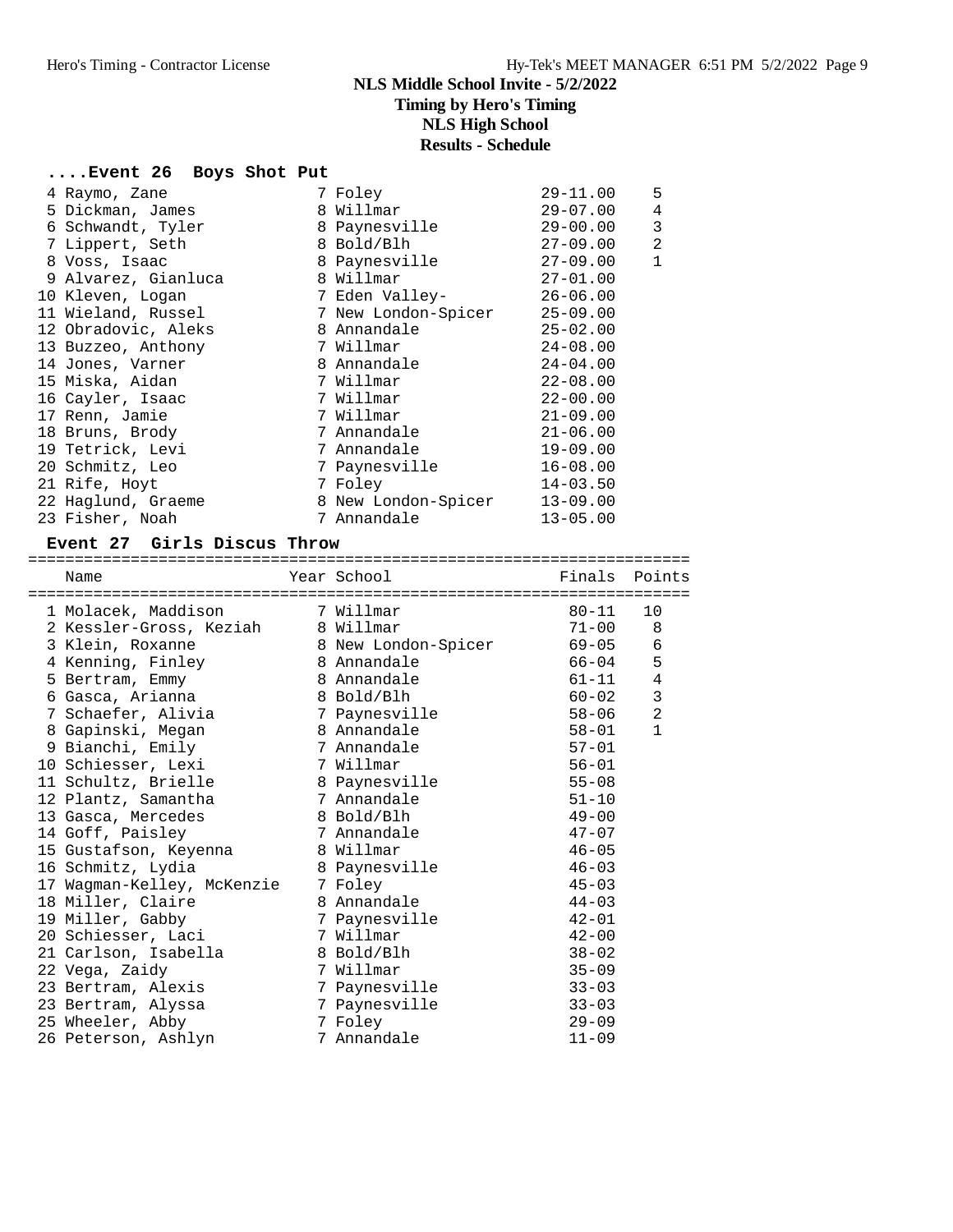### **Event 28 Boys Discus Throw**

| Name                        | Year School         | Finals      | Points         |
|-----------------------------|---------------------|-------------|----------------|
|                             |                     |             |                |
| 1 Walter, Ben               | 8 Annandale         | $99 - 02$   | 10             |
| 2 Helget, Kamryn            | 8 Annandale         | $93 - 01$   | 8              |
| 3 Olson, Brayden            | 8 Foley             | $91 - 09$   | 6              |
| 4 Lippert, Seth             | 8 Bold/Blh          | $87 - 04$   | 5              |
| 5 Kovall, Michael           | 8 Annandale         | 86-07       | 4              |
| 6 Schwandt, Tyler           | 8 Paynesville       | $81 - 02$   | 3              |
| 7 Magedanz, Braiden         | 8 Eden Valley-      | $80 - 00$   | $\overline{a}$ |
| 8 Dickman, James            | 8 Willmar           | $79 - 08$   | $\mathbf{1}$   |
| 9 Knisley, Gaige            | 8 New London-Spicer | $74 - 03$   |                |
| 10 Buzzeo, Anthony          | 7 Willmar           | $71 - 04$   |                |
| 11 Alvarez, Gianluca        | 8 Willmar           | $66 - 10$   |                |
| 12 Raymo, Zane              | 7 Foley             | $66 - 09$   |                |
| 13 Kleven, Logan            | 7 Eden Valley-      | $66 - 03$   |                |
| 14 Arnes, Gavin             | 8 Eden Valley-      | $65 - 02$   |                |
| 15 Fisher, Noah             | 7 Annandale         | $64 - 01$   |                |
| 16 Taatjes, Isaac           | 8 New London-Spicer | $63 - 02$   |                |
| 16 Grund, Aidan             | 8 Bold/Blh          | $63 - 02$   |                |
| 18 Voss, Isaac              | 8 Paynesville       | $62 - 03$   |                |
| 19 Hooper, Brody            | 8 Eden Valley-      | $62 - 02$   |                |
| 20 Miska, Aidan             | 7 Willmar           | $55 - 09$   |                |
| 21 Renn, Jamie              | 7 Willmar           | $53 - 03$   |                |
| 22 Tetrick, Levi            | 7 Annandale         | $45 - 09$   |                |
| 23 Schmitz, Leo             | 7 Paynesville       | $42 - 09$   |                |
| 24 Romness, Jeremiah        | 7 Annandale         | $41 - 11$   |                |
|                             | 7 Foley             | $30 - 02$   |                |
| 25 Rife, Hoyt               | 8 New London-Spicer | FOUL        |                |
| -- Haglund, Graeme          |                     |             |                |
| Event 29 Girls Pole Vault   |                     |             |                |
| Name                        | Year School         | Finals      | Points         |
|                             |                     |             |                |
| 1 Schaefer, Alivia          | 7 Paynesville       | 6-00.00     | 10             |
| 2 Schmitz, Siena            | 7 Paynesville       | 6-00.00     | 8              |
| 3 Thole, Harper             | 8 Bold/Blh          | $5 - 06.00$ | 6              |
| 4 Reiter, Emma              | 7 Paynesville       | $5 - 00.00$ | 5              |
| -- Kroska, Britteny         | 7 Foley             | NH          |                |
| -- Morinville, Madi         | 7 Foley             | ΝH          |                |
| -- Piertzak, Paris          | 7 Foley             | ΝH          |                |
| - Frank, Clare              | 7 Bold/Blh          | $\rm{NH}$   |                |
| -- Goble, Angel             | 7 Foley             | NH          |                |
|                             |                     |             |                |
| Event 30<br>Boys Pole Vault |                     |             |                |
| Name                        | Year School         | Finals      | Points         |
| 1 Mabee, Max                | 8 Bold/Blh          | $7 - 00.00$ | 10             |
| 2 Schimelpfenig, Caden      | 8 Annandale         | $6 - 06.00$ | 7              |
| 2 Kascht, Preston           | 8 Paynesville       | $6 - 06.00$ | 7              |
| 4 Hillemeire, Kade          | 8 Bold/Blh          | $6 - 06.00$ | 5              |
| -- Olson, Brayden           | 8 Foley             | ΝH          |                |
|                             |                     |             |                |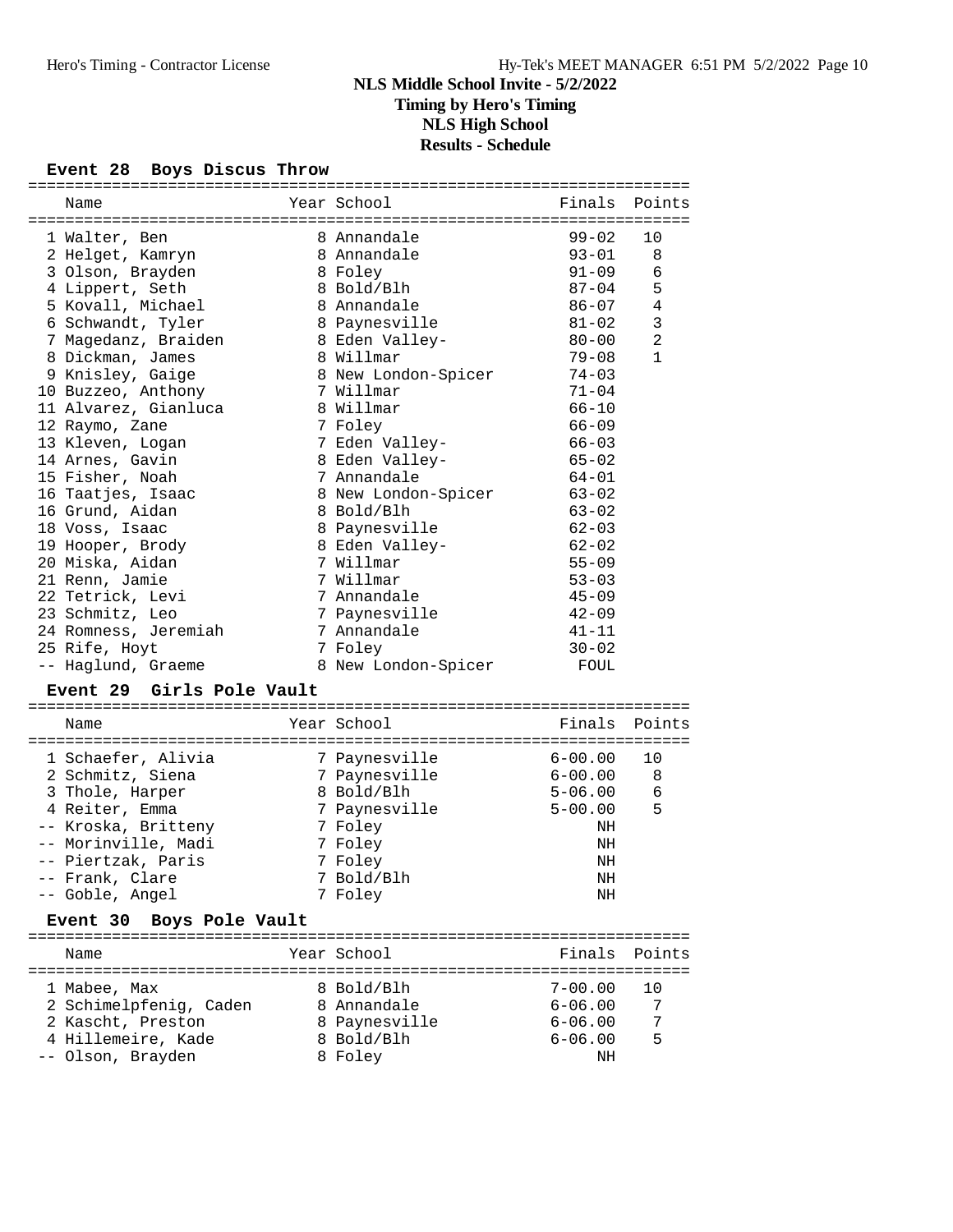#### **Event 31 Girls High Jump**

| Name                               | Year School                   | Finals Points              |                |
|------------------------------------|-------------------------------|----------------------------|----------------|
| 1 Dyrdal, Chloe                    | 7 Willmar                     | $4 - 10.00$                | 10             |
| 2 Johnson, Adelyn                  | 8 Annandale                   | $4 - 08.00$                | 8              |
| 3 Elston, Molly                    | 7 Annandale                   | $4 - 04.00$                | 6              |
| 4 Goble, Angel                     | 7 Foley                       | $4 - 02.00$                | 5              |
| 5 Hart, Piper                      | 8 Annandale                   | $4 - 02.00$                | 3.50           |
| 5 Lorenz, Nina                     | 8 Foley                       | $4 - 02.00$                | 3.50           |
| 7 Gruenwald, Erica                 | 7 Eden Valley-                | $4 - 02.00$                | 2              |
| 8 Wheeler, Abby                    | 7 Foley                       | $4 - 02.00$                | $\mathbf{1}$   |
| 9 Babler, Olivia                   | 8 Bold/Blh                    | $4 - 00.00$                |                |
| 9 Dockendorf, Ella                 | 8 Eden Valley-                | $4 - 00.00$                |                |
| 9 Revier, Gabi                     | 7 Bold/Blh                    | $4 - 00.00$                |                |
| 9 Evans, Daire                     | 7 Belgrade-Bro                | $4 - 00.00$                |                |
| 13 Rondeau, Haidynn                | 7 Paynesville                 | $4 - 00.00$                |                |
| 14 Neuman, Allison                 | 7 Annandale                   | $4 - 00.00$                |                |
| 15 Powers, Abigail                 | 8 Willmar                     | $3 - 10.00$                |                |
| 15 Solomon, Cassandra              | 7 Willmar                     | $3 - 10.00$                |                |
| 15 Malvin, Addelyn                 | 8 Bold/Blh                    | $3 - 10.00$                |                |
| 18 Doerr, Naomi                    | 8 Bold/Blh                    | $3 - 10.00$                |                |
| 19 Huschle, Nora                   | 7 Eden Valley-                | $3 - 10.00$                |                |
| 20 Morinville, Madi                | 7 Foley                       | $3 - 08.00$                |                |
| 20 Hemmesch, Chloe                 | 7 Paynesville                 | $3 - 08.00$                |                |
| -- Carlson, Isabella               | 8 Bold/Blh                    | NH                         |                |
| -- Tucker, Justice                 | 7 Paynesville                 | NH                         |                |
| -- Marispini, Ella                 | 7 Willmar                     | NH                         |                |
| -- Schultz, Brielle                | 8 Paynesville                 | NH                         |                |
| Event 32 Boys High Jump            |                               |                            |                |
| Name                               |                               |                            |                |
|                                    | Year School                   |                            | Finals Points  |
|                                    |                               |                            |                |
| 1 Kovall, Michael                  | 8 Annandale                   | $5 - 06.00$                | 10             |
| 2 Baumgartner, Owen                | 8 Bold/Blh                    | $5 - 02.00$ 5.75           |                |
| 2 Turner, Isaiah                   | 8 Annandale                   | 5-02.00                    | 5.75           |
| 2 Pederson, Owen                   | 8 Annandale                   |                            | 5.75           |
| 2 Knott, Aiden                     | 8 New London-Spicer           | 5-02.00<br>5-02.00         | 5.75           |
| 6 Hiltner, Kameron                 | 8 Belgrade-Bro                | $5 - 00.00$                | $\mathbf{3}$   |
| 6 Hunt, Hudson                     | 8 Annandale                   | $5 - 00.00$                |                |
| 8 Raymo, Zane                      | 7 Foley                       | $4 - 10.00$                | $\overline{2}$ |
| 9 Newman, Beckett                  | 8 New London-Spicer           | $4 - 08.00$                | 0.50           |
| 9 Groen, Alex                      | 7 Willmar                     | $4 - 08.00$                | 0.50           |
| 11 Schefers, Ben                   | 8 Foley                       | $4 - 06.00$                |                |
| 11 Maxwell, Burke                  | 8 New London-Spicer           | $4 - 06.00$                |                |
| 13 Brumm, Cassen                   | 7 Annandale                   | $4 - 04.00$                |                |
| 13 Cruze, Caleb                    | 7 Willmar                     | $4 - 04.00$                |                |
| 15 Sampson, Blake                  | 8 New London-Spicer           | $4 - 02.00$                |                |
| 15 Hooper, Brody                   | 8 Eden Valley-                | $4 - 02.00$                |                |
| 17 Holewa, Preston                 | 8 Foley                       | $4 - 00.00$                |                |
| 17 Tetrick, Levi<br>17 Zins, Anton | 7 Annandale<br>8 Belgrade-Bro | $4 - 00.00$<br>$4 - 00.00$ |                |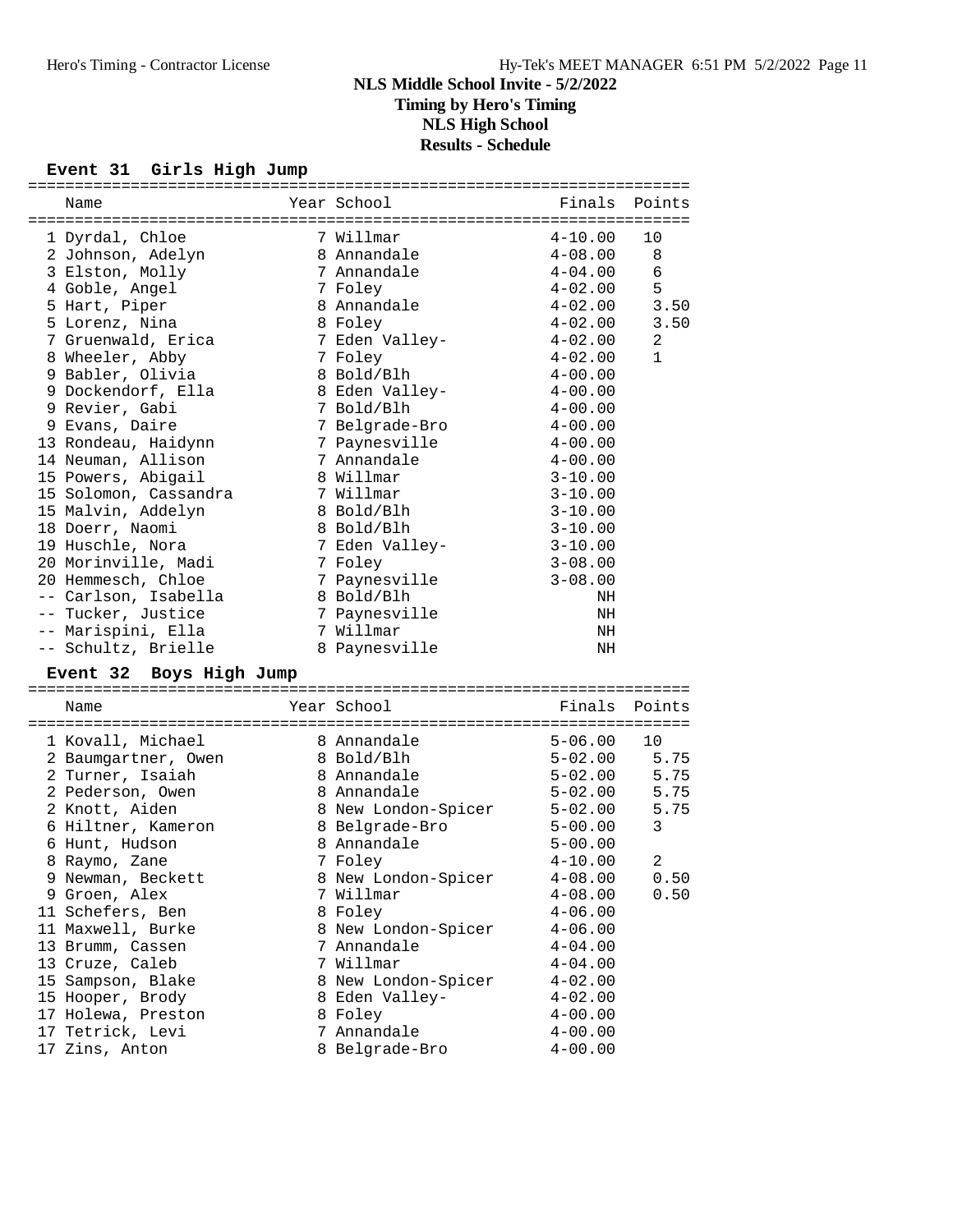## **NLS Middle School Invite - 5/2/2022 Timing by Hero's Timing NLS High School**

## **Results - Schedule**

# **Event 33 Girls Long Jump**

|      | --- <i>--</i> ----- ----             |                             |              |               |
|------|--------------------------------------|-----------------------------|--------------|---------------|
| Name |                                      | Year School <b>Sandware</b> |              | Finals Points |
|      | 1 Kolb, Cloey                        | 8 Paynesville               | $15 - 02.00$ | 10            |
|      | 2 Butterfield, Kyah                  | 8 Willmar                   | $14 - 05.00$ | 8             |
|      | 3 Kessler-Gross, Keziah              | 8 Willmar                   | $13 - 09.00$ | 6             |
|      | 4 Glein-Erickson, Rheya              | 8 Willmar                   | $12 - 09.00$ | $\,4$         |
|      | 4 Schlangen, Verena                  | 8 Paynesville               | $12 - 09.00$ | 4             |
|      | 4 Thorsten, Liz                      | 8 Foley                     | $12 - 09.00$ | $\,4$         |
|      | 7 Rassier, Ella                      | 8 Annandale                 | $12 - 07.00$ | 2             |
|      | 7 Kok, Lauren                        | 7 Willmar                   | $12 - 07.00$ |               |
|      | 9 Kenning, Finley                    | 8 Annandale                 | $12 - 05.00$ | 1             |
|      | 10 Kuechle, Hope                     | 7 Eden Valley-              | $12 - 05.00$ |               |
|      | 11 Thompson, Claire                  | 8 Annandale                 | $12 - 04.00$ |               |
|      | 12 Thein, Morgan                     | 8 New London-Spicer         | $12 - 03.00$ |               |
|      | 13 Elfering, Kya                     | 8 Bold/Blh                  | $12 - 02.00$ |               |
|      | 14 Marxhausen, Bria                  | 8 New London-Spicer         | $11 - 10.00$ |               |
|      | 14 Reiter, Emma                      | 7 Paynesville               | $11 - 10.00$ |               |
|      | 16 Sherer, Shayla                    | 8 Paynesville               | $11 - 09.00$ |               |
|      | 16 Moyer, Julia                      | 7 Willmar                   | $11 - 09.00$ |               |
|      | 18 Schlomann, Ava                    | 8 Bold/Blh                  | $11 - 05.00$ |               |
|      | 18 Vance, Payton                     | 7 Annandale                 | $11 - 05.00$ |               |
|      | 20 Rasset, Clare                     | 7 Annandale                 | $11 - 04.00$ |               |
|      | 21 Christensen, Mya                  | 7 Annandale                 | $11 - 03.00$ |               |
|      | 21 Douvier, Andrea                   | 8 Belgrade-Bro              | $11 - 03.00$ |               |
|      | 23 Wagman-Kelley, McKenzie           | 7 Foley                     | $10 - 09.00$ |               |
|      | 24 Schiesser, Lexi                   | 7 Willmar                   | $10 - 04.00$ |               |
|      | 24 Uphus, Emily                      | 8 Belgrade-Bro              | $10 - 04.00$ |               |
|      | 24 Schlangen, Isabel                 | 8 Eden Valley-              | $10 - 04.00$ |               |
|      | 27 Rudolph, Braelyn                  | 7 Foley                     | $10 - 03.00$ |               |
|      | 27 Meyer, Sara                       | 8 Paynesville               | $10 - 03.00$ |               |
|      | 29 Dockendorf, Ella                  | 8 Eden Valley-              | $10 - 02.00$ |               |
|      | 29 Rosengren, Jaley                  | 7 Paynesville               | $10 - 02.00$ |               |
|      | 29 Simpson, Evie                     | 8 New London-Spicer         | $10 - 02.00$ |               |
|      | 32 Bertram, Alyssa                   | 7 Paynesville               | $10 - 01.00$ |               |
|      | 33 Schoeder, Ella                    | 8 Bold/Blh                  | $9 - 11.00$  |               |
|      | 34 Severtson, Lauren                 | 7 New London-Spicer         | $9 - 08.00$  |               |
|      | 35 Solomon, Cassandra                | 7 Willmar                   | $9 - 07.00$  |               |
|      | 36 Willenbring, Meagan               | 8 Belgrade-Bro              | $9 - 04.00$  |               |
|      | 37 Roiger, Shelby                    | 7 Bold/Blh                  | $9 - 00.00$  |               |
|      | 38 Quisberg, Emma                    | 8 New London-Spicer         | $8 - 11.00$  |               |
|      |                                      | 8 Willmar                   | $8 - 04.00$  |               |
|      | 39 Groen, Rosemika<br>40 Zins, Kylie | 8 Belgrade-Bro              | $7 - 10.00$  |               |
|      | 40 Bertram, Alexis                   | 7 Paynesville               | $7 - 10.00$  |               |
|      | 42 Erickson, Emma                    | 7 Annandale                 | $7 - 07.00$  |               |
|      | 43 Nelson, Madi                      | 7 New London-Spicer         | $7 - 03.00$  |               |
|      |                                      |                             |              |               |

#### **Event 34 Boys Long Jump**

| Name                |  | Year School    | Finals Points |       |  |  |  |  |
|---------------------|--|----------------|---------------|-------|--|--|--|--|
| 1 Westman, Gabe     |  | 8 Annandale    | $18 - 08.00$  | - 1 O |  |  |  |  |
| 2 Turner, Isaiah    |  | 8 Annandale    | $17 - 04.00$  | 8     |  |  |  |  |
| 3 Baumgartner, Owen |  | 8 Bold/Blh     | $17 - 00.00$  | 6     |  |  |  |  |
| 4 Hiltner, Kameron  |  | 8 Belgrade-Bro | $16 - 08.00$  | 5     |  |  |  |  |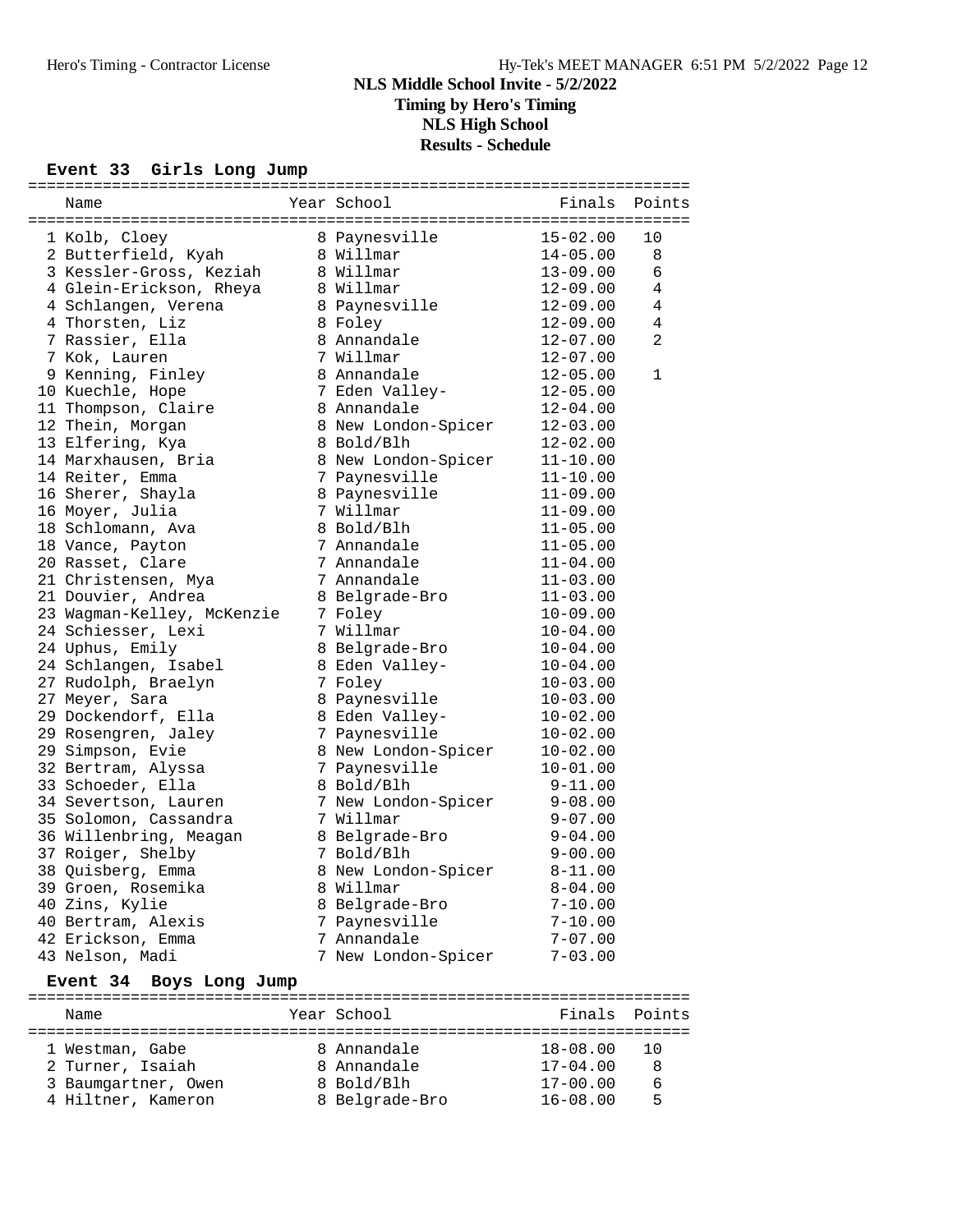## **....Event 34 Boys Long Jump**

| 5 Schuett, Briar    | 7 Willmar           | $16 - 00.00$ | 4              |
|---------------------|---------------------|--------------|----------------|
| 6 Macik, Liam       | 7 New London-Spicer | $15 - 11.00$ | 3              |
| 7 Bergstrom, Gabe   | 7 Bold/Blh          | $15 - 08.00$ | $\overline{2}$ |
| 8 Van Nurden, Jack  | 7 New London-Spicer | $14 - 09.00$ | $\mathbf{1}$   |
| 9 Wall, Wyatt       | 8 Foley             | $14 - 06.00$ |                |
| 10 Petrouski, Tate  | 8 Foley             | $14 - 00.00$ |                |
| 11 Vallejo, Rene    | 8 Willmar           | $13 - 11.00$ |                |
| 12 Buerger, Jakob   | 8 Foley             | $13 - 09.00$ |                |
| 13 Taatjes, Isaac   | 8 New London-Spicer | $13 - 02.00$ |                |
| 14 Cruze, Caleb     | 7 Willmar           | $12 - 09.00$ |                |
| 15 Morales, Jahziel | 7 Annandale         | $12 - 07.00$ |                |
| 15 Kath, Preston    | 7 Willmar           | $12 - 07.00$ |                |
| 15 Zins, Anton      | 8 Belgrade-Bro      | $12 - 07.00$ |                |
| 18 Thompson, Kailen | 7 Willmar           | $12 - 04.00$ |                |
| 18 Knisley, Gaige   | 8 New London-Spicer | $12 - 04.00$ |                |
| 20 Wieland, Russel  | 7 New London-Spicer | $12 - 02.00$ |                |
| 21 Palacios, Ruben  | 7 Willmar           | $11 - 00.00$ |                |
| 22 Brumm, Cassen    | 7 Annandale         | $10 - 08.00$ |                |
| 23 Adrian, Levi     | 7 Belgrade-Bro      | $10 - 07.00$ |                |
| 24 Thompson, Jude   | 7 Belgrade-Bro      | $10 - 01.00$ |                |
| 25 Kleven, Logan    | 7 Eden Valley-      | $9 - 08.00$  |                |
| -- Johnson, Russel  | 7 Bold/Blh          | FOUL         |                |
| -- Friehl, Ayden    | 8 New London-Spicer | FOUL         |                |
| -- Genereau, Henry  | 8 Foley             | FOUL         |                |
| -- Eliason, Landon  | 7 New London-Spicer | FOUL         |                |

### **Event 35 Girls Triple Jump**

| Name                | Year School         | Finals Points |                |
|---------------------|---------------------|---------------|----------------|
|                     |                     |               |                |
| 1 Palacios, Miah    | 7 Annandale         | $29 - 00.00$  | 10             |
| 2 Lampi, Claire     | 8 Annandale         | $28 - 03.50$  | 8              |
| 3 Holmes, Trinity   | 7 Annandale         | $27 - 10.00$  | 6              |
| 4 Thorsten, Liz     | 8 Foley             | $26 - 07.50$  | 5              |
| 5 Marxhausen, Bria  | 8 New London-Spicer | $25 - 07.00$  | 4              |
| 6 Barten, Makenna   | 8 Paynesville       | $25 - 02.00$  | 3              |
| 7 Stommes, Addy     | 8 Eden Valley-      | $25 - 01.00$  | $\mathfrak{D}$ |
| 8 Kroska, Britteny  | 7 Foley             | $24 - 10.00$  |                |
| 9 Willis, Brynna    | 8 Willmar           | $24 - 09.00$  |                |
| 10 Crowell, Julia   | 8 Annandale         | $24 - 06.00$  |                |
| 11 Morinville, Madi | 7 Foley             | $24 - 01.00$  |                |
| 12 Wheeler, Abby    | 7 Foley             | $22 - 08.00$  |                |
| 13 Glavitz, Brooke  | 7 New London-Spicer | $22 - 05.50$  |                |
|                     |                     |               |                |

### **Event 36 Boys Triple Jump**

|  | Name                    |  | Year School    | Finals Points |     |  |
|--|-------------------------|--|----------------|---------------|-----|--|
|  | 1 Helget, Kamryn        |  | 8 Annandale    | $34 - 05.00$  | 1 O |  |
|  | 2 Zuehlke, Griffin      |  | 8 Annandale    | $33 - 10.00$  | 8   |  |
|  | 3 Ferrell, Austin       |  | 8 Annandale    | $29 - 03.00$  | 6   |  |
|  | 4 Ouinn, Thomas         |  | 7 Willmar      | $28 - 06.50$  | 5   |  |
|  | 5 Robles Ibarra, Hector |  | 8 Willmar      | $27 - 07.00$  | 4   |  |
|  | 6 Zins, Anton           |  | 8 Belgrade-Bro | $23 - 07.50$  |     |  |